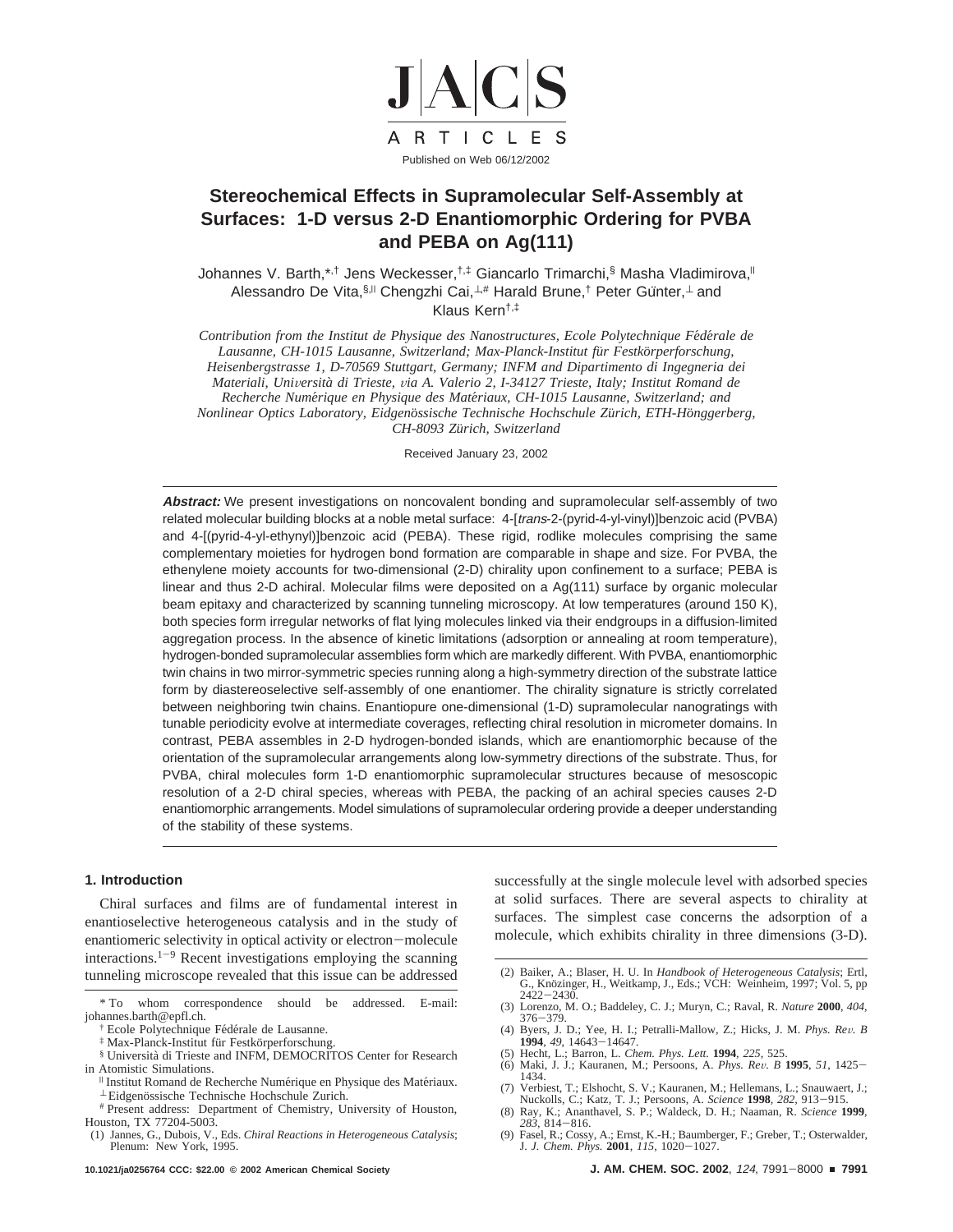In favorable cases, the chirality of the individual adsorbed molecule can be directly determined.<sup>10,11</sup> Moreover, for simple geometrical reasons, 3-D achiral molecules may become chiral upon adsorption because of the reduced symmetry at the surface; that is, they are two-dimensional (2-D) chiral. Beyond the individual molecule, molecular arrangements and films may be chiral or enantiomorphic. This includes, in particular, the possibility that chiral layers are formed from achiral, racemic, and chiral species. $12-15$  In some cases, indications of spontaneous chiral segregation of racemic films have been reported.<sup>16-19</sup> When the substrate atomic order is affected, even chiral restructuring may occur.20 Finally, chirality may be expressed at the supramolecular level in discrete molecular assemblies at surfaces which are stabilized by noncovalent bonds. $21-24$ 

The understanding of chiral ordering at surfaces is in its infancy. The objective of the present investigations is to elucidate stereochemical effects in the chiral supramolecular assembly of organic molecules at surfaces. Specifically, we employed the two molecular building blocks 4-[*trans*-2-(pyrid-4-yl-vinyl)]benzoic acid (PVBA) and 4-[(pyrid-4-yl-ethynyl)] benzoic acid (PEBA) designed for nonlinear optics applications.25-<sup>28</sup> The structure formulas given in Figure 1 show that the two molecules are similar. Both species are rigid and planar. The identical endgroups, that is, a carboxylic acid ("head") and a pyridyl moiety ("tail"), are designed to form head-to-tail hydrogen bonds, a feature which is found in PVBA and PEBA powder samples.25-<sup>28</sup> The ethenylene bridge of PVBA is substituted by an ethynylene bridge in PEBA leading to a slightly increased length of PEBA with respect to that of PVBA (for free molecules, the projection of the distance of the extremal N and H atoms on the symmetry axis of the pyridile moiety is 12.8 vs 12.4 Å; the distances between these two atoms are  $12.8$ 

- (10) Lopinski, G. P.; Moffat, D. J.; Wayner, D. D. M.; Wolkow, R. A. *Nature* **<sup>1998</sup>**, *<sup>392</sup>*, 909-911.
- (11) Lopinski, G. P.; Moffat, D. J.; Wayner, D. D. M.; Zgierski, M. R.; Wolkow, R. A. *J. Am. Chem. Soc.* **<sup>1999</sup>**, *<sup>121</sup>*, 4532-4533.
- (12) Viswanathan, R.; Zasadzinski, J. A.; Schwartz, D. K. *Nature* **1994**, *368*,
- 440–443.<br>
(13) Sowerby, S. J.; Heckl, W. M.; Petersen, G. B. *J. Mol. Evol.* **1996**, *43*, 419–424.<br>
(1419–424. D. M.: Stevens. F.: Clark. N. A.: Parks. D. C. *Acc. Chem. Res.*
- (14) Walba, D. M.; Stevens, F.; Clark, N. A.; Parks, D. C. *Acc. Chem. Res.*
- 
- **1996**, 29, 591–597.<br>
(15) Charra, F.; Cousty, J. *Phys. Rev. Lett.* **1998**, 80, 1682–1685.<br>
(16) Eckhardt, C. J.; Peachey, N. M.; Swanson, D. R.; Takacs, J. M.; Khan, M.<br>
A.; Gong, X.; Kim, J.-H.; Wang, J.; Uphaus, R. A.
- (17) Nassoy, P.; Goldmann, M.; Bouloussa, O.; Rondalez, F. *Phys. Re*V*. Lett.* **<sup>1995</sup>**, *<sup>75</sup>*, 457-460.
- (18) Stevens, F.; Dyer, D. J.; Walba, D. M. *Angew. Chem., Int. Ed. Engl.* **1996**,
- *35*, 900–901.<br>(19) Fang, H.; Giancarlo, L. C.; Flynn, G. W. *J. Phys. Chem. B* **1998**, *102*, 7311-7315.<br>(20) Schunack. M.: Lægsgaard. E.: Steensgard. L.: Johannsen. I.: Besenbacher. (20) Schunack, M.; Lægsgaard, E.; Steensgard, L.; Johannsen, I.; Besenbacher,
- 
- F. *Angew. Chem., Int. Ed.* **2001**, *40*, 2623-2626.<br>(21) Böhringer, M.; Morgenstern, K.; Schneider, W.-D.; Berndt, R. *Angew.*<br>*Chem., Int. Ed.* **1999**, *38*, 821-823.<br>(22) Böhringer. M.: Schneider. W.-D.: Berndt. R. *Ang*
- 
- (22) Böhringer, M.; Schneider, W.-D.; Berndt, R. Angew. Chem., Int. Ed. 2000,  $39, 792-795$ .<br>
(23) Barth, J. V.; Weckesser, J.; Cai, C.; Günter, P.; Bürgi, L.; Jeandupeux, O.; Kern, K. Angew. Chem., Int. Ed. 2000, 39, 123
- **2001**, *87*, 096101.
- (25) Cai, C.; Bösch, M.; Tao, Y.; Müller, B.; Gan, Z.; Kündig, A.; Bosshard, C.; Liakatas, I.; Jäger, M.; Günter, P. *J. Am. Chem. Soc.* **1998**, *120*, 8563. (26) Cai, C.; Bösch, M.; Müller, B.; Tao, Y.; Kündig, A.; Bosshard, C.; Gan,
- Z.; Biaggio, I.; Liakatas, I.; Jäger, M.; Schwer, H.; Günter, P. Adv. Mater. **<sup>1999</sup>**, *<sup>11</sup>*, 745-749.
- (27) Cai, C.; Müller, B.; Weckesser, J.; Barth, J. V.; Tao, Y.; Bösch, M. M.; Kündig, A.; Bosshard, C.; Biaggio, I.; Günter, P. *Adv. Mater.* **1999**, *11*, 750–754.
- (28) Cai, C.; Bösch, M. M.; Bosshard, C.; Müller, B.; Tao, Y.; Kündig, A.; Kiy, M.; Biaggio, I.; Liakatas, I.; Günter, P.; Weckesser, J.; Barth, J. V.; Bürgi, L.; Jeandupeux, O.; Kern, K. In *Anisotropic Materials* - *Approaches to Polar Order*; Glaser, R., Kaszynski, P., Eds.; ACS Symposium Series; American Chemical Society: Washington, DC, 2001; pp 34-49.

and 12.5 Å, respectively). Upon confinement to two dimensions, the angled molecular structure of PVBA imposes a chirality not present in the gas phase. Thus, two enantiomers exist which are labeled *λ* and *δ* PVBA, respectively (cf. Figure 1a). By contrast, PEBA is linear, and thus the adsorbed molecule remains achiral at a surface (cf. Figure 1b). With both molecules, we disregard the asymmetry of the carboxylic acid group, which can rotate in the gas phase, as the hydrogen atom is expected to freely transport from one oxygen atom to the other at the surface, similar to related systems.<sup>29</sup> The comparative study of these two molecules allows us to gain insight into the principles of hydrogen-bond formation and supramolecular self-assembly at metal surfaces; in particular, it contributes to the elucidation of the effects of shape and symmetry, that is, stereochemical aspects.

#### **2. Experimental Section**

**2.1. Scanning Tunneling Microscopy.** The experiments were performed with a home-built low-temperature STM (5 or 77 K operation), incorporated in a ultrahigh vacuum (UHV) chamber with a base pressure in the lower  $10^{-11}$  mbar range.<sup>30,31</sup> The Ag(111) crystal was prepared by cycles of argon ion sputtering (700 eV, 0.5 *µ*A/cm2 ) and subsequent annealing (870 K) resulting in large defect-free terraces of typically 1000 Å width. PVBA and PEBA were deposited by organic molecular beam epitaxy using a conventional Knudsen cell at background pressures of  $\sim$ 5 × 10<sup>-10</sup> mbar at sample temperatures in the range 100-300 K. The employed deposition rate was  $\sim$ 5 × 10<sup>-4</sup> ML/s as calibrated by STM (coverage given in terms of the saturated physical monolayer ( $\Theta_{ph} = 1$  ML), where the ratio of adsorbed molecules per Ag surface atom is approximately 1:14 for both species). After preparation, the samples are transferred into the low-temperature STM freezing the obtained situation. All data presented here have been obtained after cooling the sample to 77 K.

**2.2. Model Simulations.** (i) First-principles calculations and (ii) classical molecular dynamics (MD) techniques based on an empirical potential derived from first-principles results were performed. Firstprinciples calculations employ density functional theory (DFT) within the generalized gradient corrected approximation (GGA). In particular, we use the PW91 prescription to describe the electronic exchange and correlation effects.32 The Kohn-Sham electronic orbitals are expanded on a plane wave basis set up to a kinetic energy cutoff of 50 Ry. The interaction between core ions and valence electrons is represented by norm-conserving pseudopotentials of the Troullier-Martins form.<sup>33</sup> Structural optimizations are carried out by damped dynamics for both the electronic and the ionic degrees of freedom, using the Car-Parrinello method.34 As a convergence criterion for structural relaxation, we require that the residual forces acting on all atoms be less than 5  $\times$  $10^{-4}$  au (or about 0.03 eV/Å).

Fully first-principles dynamical simulations of large supported supramolecular assemblies such as the ones studied here are not feasible with the currently available computing means. However, it is possible to model the intermolecular interactions with a classical force field in which the main electrostatic interaction is accounted for by partial Coulomb charges located on atoms and fitted to best reproduce the ab initio electrostatic potential of an isolated molecule.<sup>24,35</sup> This force field

- (29) Hydrogen Transfer: Experiment and Theory. Limbach, H.-H., Manz, J., Eds. *Ber. Bunsen-Ges. Phys. Chem.* **<sup>1998</sup>**, *<sup>102</sup>*, 289-586.
- (30) Hirstein, A. Ph.D. Thesis, EPF Lausanne, 1998.
- Jeandupeux, O.; Bürgi, L.; Hirstein, A.; Brune, H.; Kern, K. *Phys. Rev. B* **1999**, 59, 15926–15934. **<sup>1999</sup>**, *<sup>59</sup>*, 15926-15934. (32) Perdew, J. P.; Wang, Y. *Phys. Re*V*. B* **<sup>1992</sup>**, *<sup>45</sup>*, 13244.
- 
- (33) Troullier, N.; Martins, J. L. *Phys. Re*V*. B* **<sup>1991</sup>**, *<sup>43</sup>*, 1993.
- (34) Car, R.; Parrinello, M. *Phys. Re*V*. Lett.* **<sup>1985</sup>**, *<sup>55</sup>*, 2471.
- Vladimirova, M.; Stengel, M.; Vita, A. D.; Baldereschi, A.; Böhringer, M.; Morgenstern, K.; Berndt, R.; Schneider, W.-D. *Europhys. Lett.* **2001**, *56*, 254.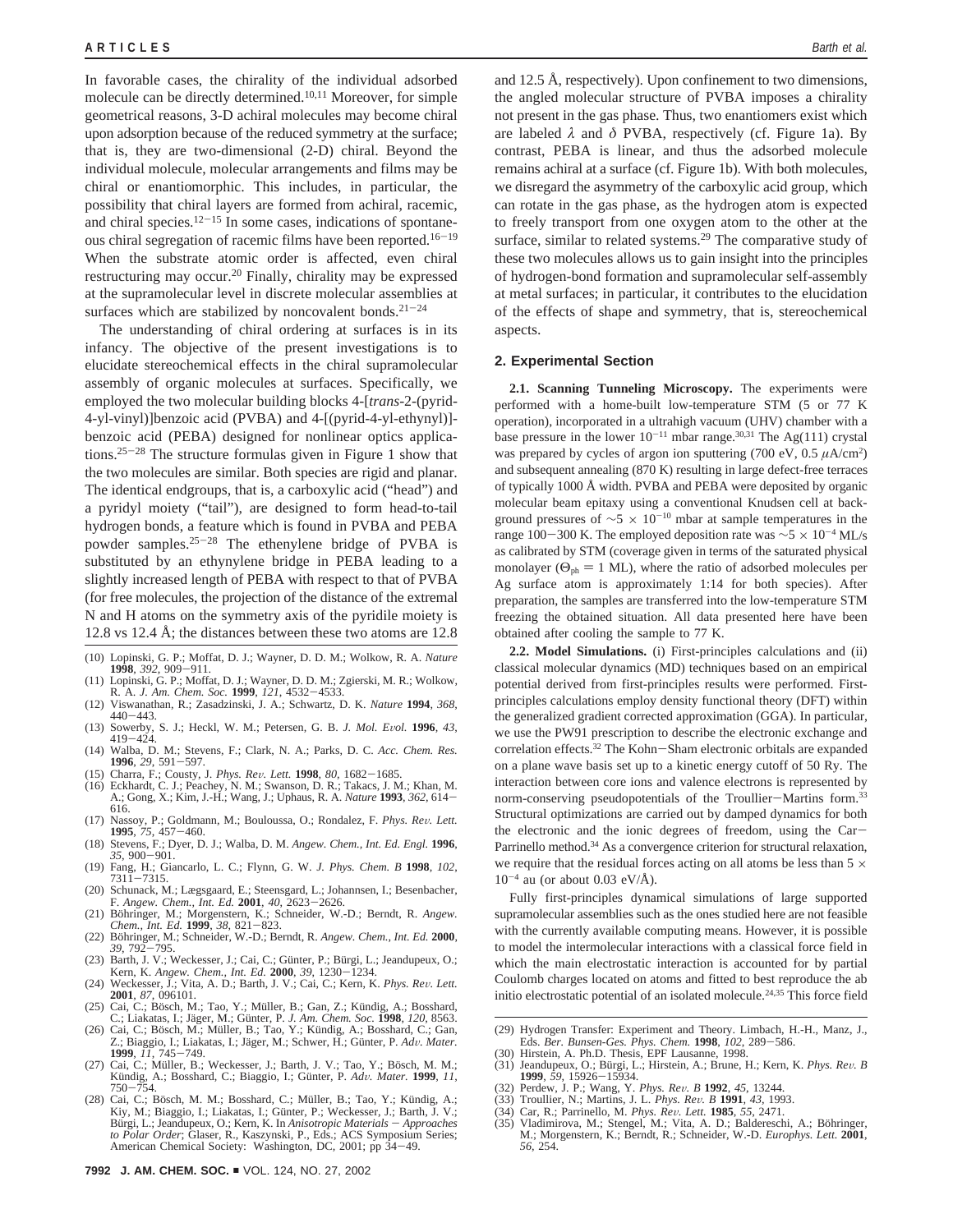

**Figure 1.** Chemical structure formulas for the two related molecular species and STM topographs for low-temperature aggregation on Ag(111). (a) PVBA with the 2-D chiral species labeled *λ* and *δ*; (b) PEBA. With PVBA upon evaporation on Ag(111) at 125 K, networks of meandering chains are formed demonstrating surface mobility at low temperature and attractive intermolecular interactions. For PEBA on Ag(111) evaporated at  $T_{\text{Ag}} = 150$  K, networks are formed, which are more compact as in the case of PVBA. They either decorate step edges or form islands in flat terraces. The close-up views reveal that in both cases the flat-lying molecules interact predominantly via their endgroups, which is in line with the expected hydrogen bond formation. The growth scenarios can be considered as diffusion-limited aggregation of rodlike particles subject to anisotropic interactions.

has been shown in earlier work to reproduce in sufficient detail the features of assembled structures of the same class as those considered here.<sup>24,36</sup> Simulated annealing classical MD simulations based on this force field have been carried out to identify the minimum energy configurations of a number of PVBA and PEBA supramolecular assemblies.

# **3. Scanning Tunneling Microscopy Observations**

**3.1. Diffusion-Limited Aggregation at Low Temperatures.** STM topographs showing the situation evolving upon PVBA adsorption with the crystal held at 125 K are shown in Figure 1a. They reveal that PVBA is mobile on the Ag(111) surface at low temperatures and that networks of meandering chains are formed. No isolated molecules can be imaged on flat terraces. However, the noisy background and height difference (∼0.2 Å) on empty areas might be because of mobile molecules dragged by the STM tip. In the close-up view, the rodlike molecular shape is clearly discernible revealing that PVBA adsorbs flat on the  $Ag(111)$  surface. This is associated with *π*-bonding orbitals pointing toward the substrate and was similarly found for PVBA on the Pd(110) surface,  $37,38$  and other large organic molecules with extended  $\pi$ -systems, for example, oligothiophenes on Ag $(111)$ .<sup>39,40</sup> Attractive interactions between the molecular endgroups are operative, consistent with the directional interactions expected from hydrogen bond formation. Up to five endgroups come together in one junction. Typically, however, molecular strings evolve at the surface. Their smoothly curved shape involves PVBA molecules adsorbed at arbitrary angles with respect to the substrate lattice signaling that the substrate corrugation experienced by the molecules is rather weak in comparison with the lateral intermolecular bonding. This is attributed to the smoothness of the close-packed substrate geometry and the weak chemical bonding between the adsorbates and the noble metal surface. The formation of strings demonstrates that head-to-tail bonding between the molecules is preferred to a possible head-to-head coupling of two benzoic acid groups (in the latter case, exclusively, pairs of molecules would be formed). The observed growth scenario can be rationalized in terms of diffusion-limited aggregation of rodlike

<sup>(37)</sup> Weckesser, J.; Barth, J. V.; Kern, K. *J. Chem. Phys.* **<sup>1999</sup>**, *<sup>110</sup>*, 5351- 5354.

<sup>(38)</sup> Weckesser, J.; Barth, J. V.; Cai, C.; Müller, B.; Kern, K. *Surf. Sci.* **1999**, *431*, 268–173.<br>(39) Umbach, E.; Sokolowski, M.; Fink, R. *Appl. Phys. A* **1996**, *63*, 565–576.<br>(40) Soukopp. A.: Glöckler. K.: Kraft. P

<sup>(40)</sup> Soukopp, A.; Glöckler, K.; Kraft, P.; Schmitt, S.; Sokolowski, M.; Umbach, E.; Mena-Osteritz, E.; Bäuerle, P.; Hädicke, E. *Phys. Rev. B* **1998**, 58, 13882–13894.

<sup>(36)</sup> Böhringer, M.; Morgenstern, K.; Schneider, W.-D.; Berndt, R.; Mauri, F.; Vita, A. D.; Car, R. *Phys. Re*V*. Lett.* **<sup>1999</sup>**, *<sup>83</sup>*, 324-327.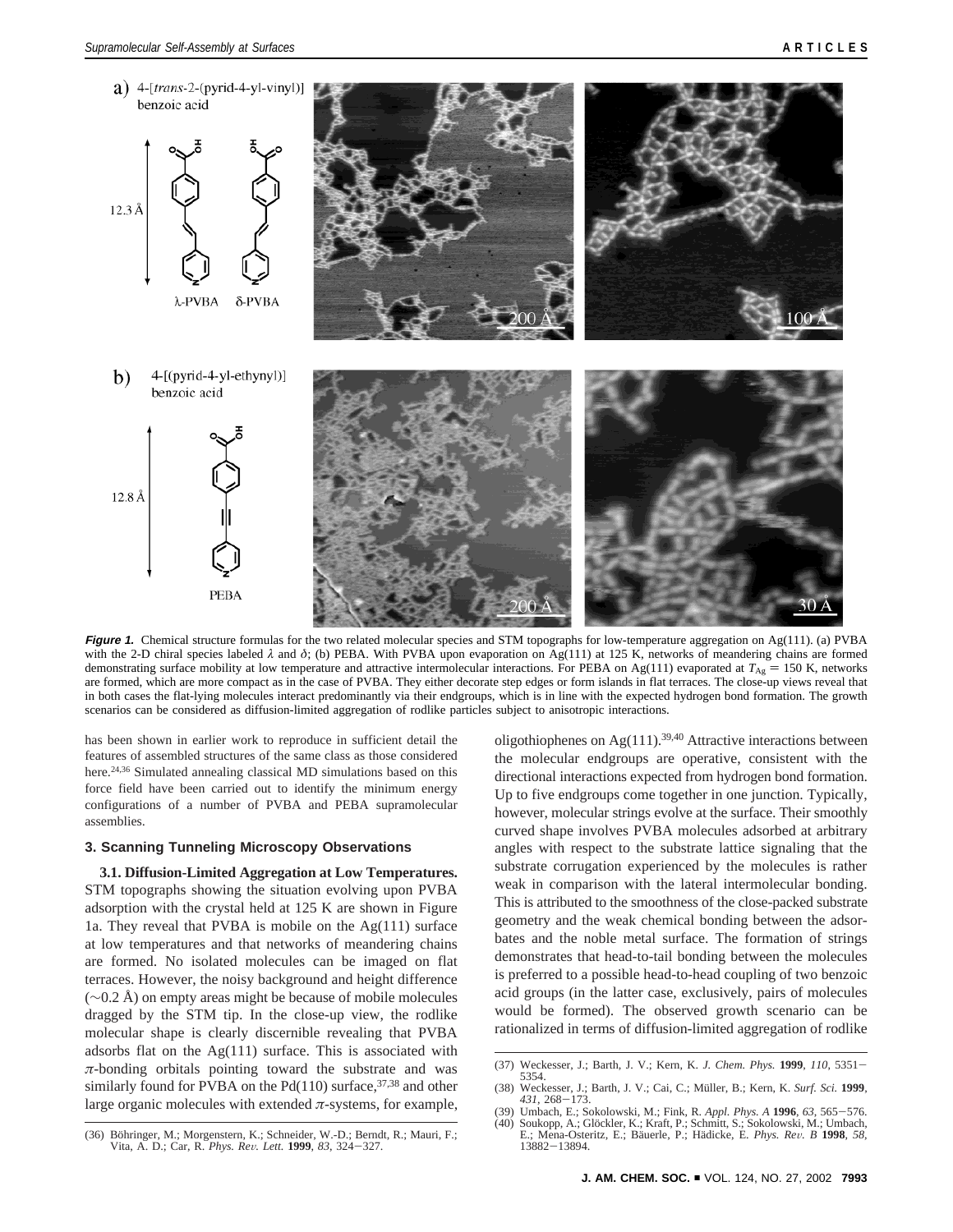

**Figure 2.** Stripe arrangements at small PVBA concentrations upon adsorption or annealing at 300 K. (a) Albeit the mutual distances are about 200 Å, stripes are oriented parallel. The same grayscale range is used on both terraces, and the atomic step thus appears as a white line in the upper right of the STM image ( $\Theta_{ph} = 0.1$  ML). (b) The three possible rotational domains of the stripe pattern reflect the 3-fold symmetry of the fcc(111) substrate (neighboring levels are represented with different gray scales). Small terraces are frequently free of adsorbates ( $\Theta_{ph} = 0.2$  ML).

particles subject to anisotropic interactions. Accordingly, the irregularity of the formed agglomerates demonstrates that their shape is because of kinetic limitations, whereby thermal equilibrium is not attained.

In Figure 1b, STM data indicating a related aggregation mechanism for PEBA on Ag(111) (following deposition at 150 K). On a large scale, irregular molecular networks as in the case of PVBA are formed, either decorating step edges or appearing as individual islands on flat terraces. Similar to the case of PVBA, the detail image shows that the molecules adsorb in a flat geometry and are interconnected via their endgroups. Again, the planar adsorption reflects the directed  $\pi$ -bonding of PEBA to the metal surface, and the interaction of molecular endgroups is associated with hydrogen bond formation. However, the PEBA network is more compact when compared to the one made from PVBA. This is attributed to the different molecular shape and is thus a steric effect.

**3.2. One-Dimensional Hydrogen-Bonded Assemblies from PVBA.** In the following, regular arrangements formed by PVBA on Ag(111) in the absence of kinetic limitations are discussed. As shown in Figure 2, at small concentrations extended stripes running parallel evolve on the Ag(111) surface when the thermal energy is augmented by adsorption or annealing at 300 K. Three rotational domains exist on the surface (all domains are present in the area depicted in Figure 2b), reflecting the 3-fold symmetry of the Ag(111) substrate. The distance between neighboring rows is on the order of 200 Å in Figure 2a, the parallel alignment over this length scale being a very unusual finding. The image in Figure 2b shows that small terraces are nearly empty because of migration over step edges in the ordering process.



**Figure 3.** Formation of a regular 1-D supramolecular PVBA nanograting by H-bond mediated self-assembly on the Ag(111) surface at 300 K (following adsorption or annealing at 300 K). This pattern is continued in extended domains in the micrometer range. The close-up views reveal that the stripes in Figure 2 consist of enantiomorphic PVBA twin chains. Two STM topographs illustrate the evolution with increasing coverage: (a)  $\Theta_{\text{ph}}$  $= 0.3$  and (b)  $\Theta_{ph} = 0.6$  ML. The data similarly demonstrate the existence of different chiral domains where the supramolecular chirality of the twin chains is strictly correlated. In (c) and (d), the corresponding statistical analysis of grating periodicities is plotted. The spacing of twin chains becomes nearly equidistant at higher coverage. (e) Repeat motif of the two possible supramolecular chiral PVBA twin chains with OH'''N and weak lateral CH'''OC hydrogen bonds indicated.

Extended and extremely regular molecular stripe patterns evolve at higher coverages as demonstrated by the data reproduced in Figure 3. This reveals that the 1-D aggregates actually consist of PVBA twin chains, which form well-ordered nanogratings at the micrometer scale.<sup>23</sup> The molecular axes are oriented along the chain direction, in agreement with the expected formation of hydrogen bonds between PVBA endgroups. Although atomic resolution of the close-packed Ag surface is routinely achieved with the STM employed for this study, simultaneous resolution of substrate atomic lattice and imaging of molecules proved to be impossible. In all attempts, the molecules were displaced. The chain orientation is determined by changing the tunneling parameters while recording an image and thus switching from atomic resolution to molecular imaging within one STM topograph. STM measurements performed at room temperature reveal 1-D features along the same directions. No stable tunneling conditions were obtained, and it could not be clarified whether the fuzziness of the images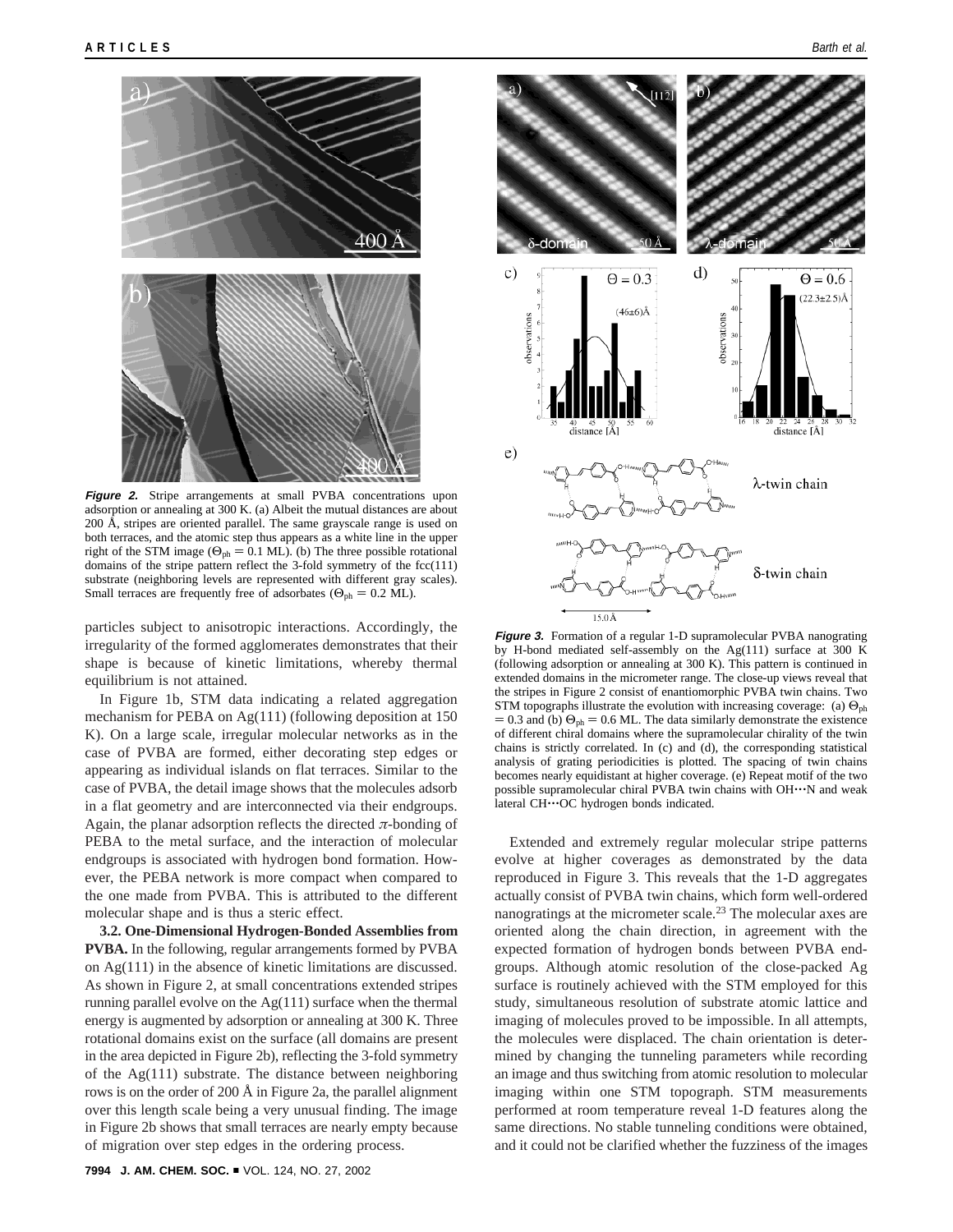

**Figure 4.** High coverage ordering of PVBA on Ag(111) (following adsorption at 300 K). (a) Twin chains coexist with ribbons of three or more touching rows running parallel ( $\Theta_{ph} = 0.8$ ). Whereas the distinct shift of the twin chains is always continued in triple chains, the lateral ordering is lost in extended ribbons. (b) Monolayer structure of PVBA on Ag(111) ( $\Theta_{ph} = 1$ ). The periodicity within the rows with head-to-tail coupling is maintained independently of the lateral environment. Because of space limitations, some molecular rows appearing brighter in STM images are presumably displaced vertically to reduce strain.

is because of intrinsic or tip-induced molecular motion at the surface. For the determination of the stability of the stripes, further experiments, employing, for example, scattering techniques, may be helpful.

The mutual repulsion between twin chains is reflected in the dependence on coverage of the nanogratings' periodicities. This is demonstrated by data taken for coverages of  $\Theta_{ph} = 0.3$  and  $\Theta_{\rm ph} = 0.6$  in Figure 3a,b, respectively. We have performed a statistical analysis of the periodicities at different coverages. For each case, several STM images from different surface areas are evaluated, whereby the uncertainty of the determined distances falls below 1 Å. The statistical distribution shows that the scattering of the distances is strongly dependent on coverage. The normalized standard deviation (i.e., standard deviation divided by the mean distance) is  $0.30 \pm 0.10$  at a mean twin chain distance of 56 Å ( $\Theta_{ph} = 0.24$ ) and reduces to 0.11  $\pm$ 0.02 at a mean twin chain distance of 22 Å ( $\Theta_{ph} = 0.6$ ). Thus, the twin chains become nearly equidistant at higher coverage. Note, however, that the relative positioning of the molecular segments for neighboring twin chains along the chain direction is uncorrelated as the chains have a spread offset. Figure 3c,d shows the statistical analysis corresponding to the situations in the topographs in Figure 3a,b, respectively. The interrow spacing at the highest coverage (cf. Figure 3b) falls below the length of a PVBA molecule. Nevertheless, the entire surface is exclusively covered with twin chains, and no other arrangements were found.

The twin chains resolved in Figure 3a,b are enantiomorphic, because there is a distinct directional shift in the adjacent molecular rows. For example, in the data presented in Figure 3a, it is always the left PVBA row that appears to be displaced in the chain direction. It can be easily seen that the twin chains shown in Figure 3a cannot be transformed into those shown in Figure 3b by simple translations and rotations in 2-D. Rather, a mirror operation would be required. Thus, for each rotational domain, two possibilities for supramolecular chiral ordering exist.

The twin chains run straight along a  $\langle 112 \rangle$ -direction of the Ag-lattice. This orientation is understood to be a result from the good match of the molecules' aromatic rings with high-

symmetry positions of the substrate upon arrangement along this direction (for atomic modeling, cf. ref 23). The chain stride was determined to 15 Å, corresponding to  $3 \times \sqrt{3}a$  (where *a*  $=$  2.885 Å is the Ag surface lattice constant), in accordance with the absence of height modulations along the chain direction. Models of the supramolecular chiral twin chains (based on an analysis of high-resolution STM data) are reproduced in Figure 3d with the hydrogen bonding between the molecules indicated.<sup>23</sup> The OH $\cdot\cdot\cdot$ N hydrogen bond length is estimated to be 2.5 Å, assuming an unrelaxed molecular geometry. For each type, only one chiral PVBA species is employed (cf. Figure 1a). Because of their antiparallel arrangement, the crooked molecules nicely match each other. Furthermore, the inward orientation of the more negative twin-bonded oxygen atoms accounts for lateral bonding and simultaneously the saturated nature of the repulsively interacting twin chains.24

A remarkable feature in the shown data is that all twin chains in the shown domains are of the same chirality (cf. Figure 3a,b); that is, there exists a mesoscopic correlation of supramolecular chirality, which was found to be strictly obeyed over the entire micrometer domain. Consequently, the racemic mixture originally deposited from the stochastic molecular beam undergoes spontaneous mesoscopic chiral resolution in the formation of the nanogratings. In a more detailed analysis of this phenomenon, metastable configurations were investigated in conjunction with MD simulations. The results suggest that the chiral resolution is related to a self-replication mechanism, which is mediated by the chiroselective attachment of molecular rows to already existing twin chains.24 It is interesting to note that the free energy of racemic gratings is expected to fall below that of the enantiopure ones, because for the long-range repulsive electrostatic interactions the chirality signature of the twin chains is irrelevant. Thus, the observed enantiopure nanogratings with their reduced entropy presumably do not represent the energetic ground state of the system.

At higher coverage, twin chains coexist with triple chains or molecular ribbons as illustrated by Figure 4a (obtained for  $\Theta_{ph}$ )  $= 0.8$ ). Space limitations become important, and the energy gained by adsorption of arriving molecules overbalances the repulsive interactions between twin chains. Whereas the distinct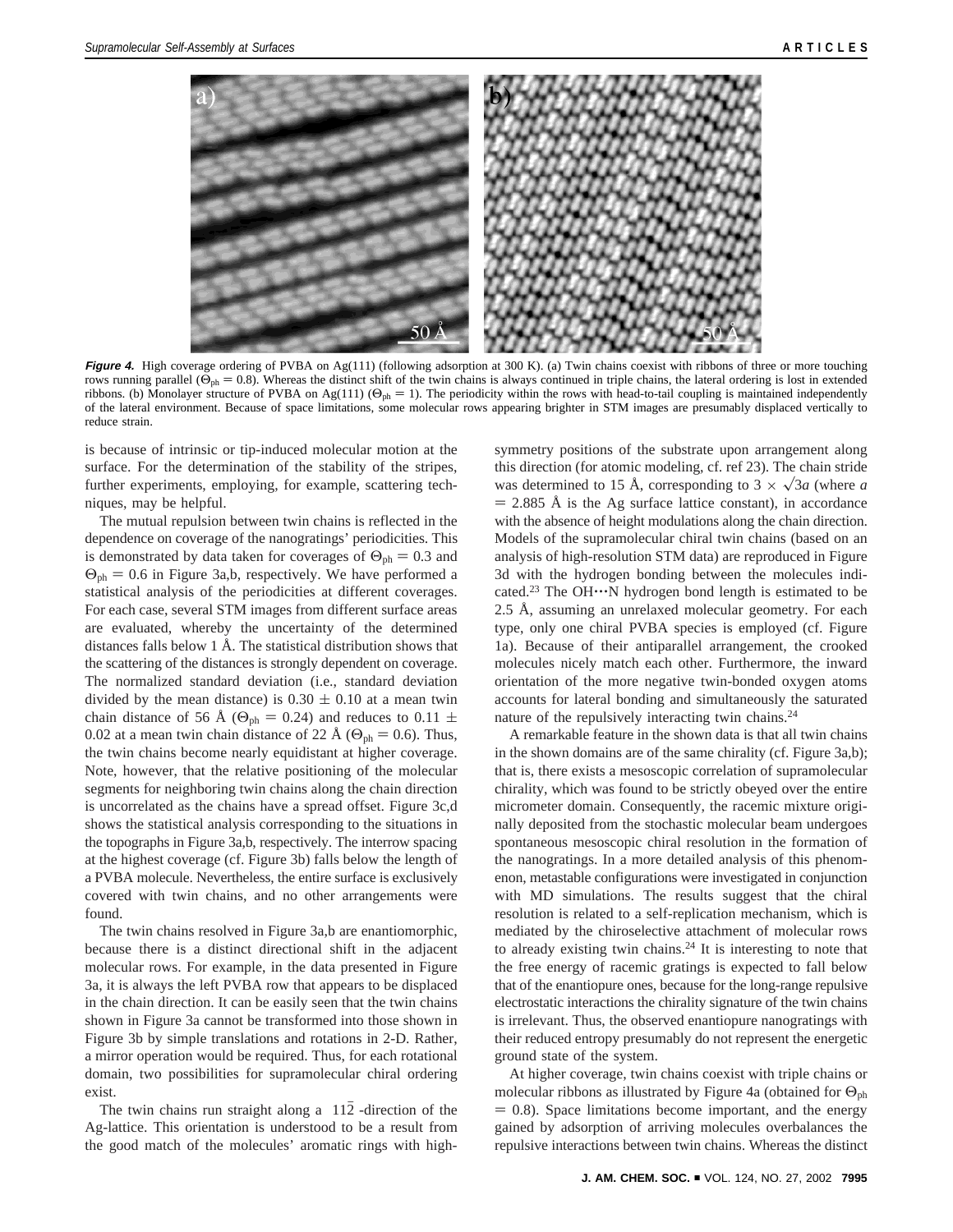

**Figure 5.** Equilibrium structure of PEBA on Ag(111) (adsorbed at 150 K, subsequently annealed to 300 K). (a) Overview demonstrating the formation of 2-D islands on large terraces. Two rotational domains are discernible ( $\Theta_{ph} = 0.4$  ML). (b) Close-up image revealing a molecular-row feature in the islands. At the atomic steps, both upper and lower edges are decorated with molecules ( $\Theta_{ph} = 0.8$  ML).

shift of twin chains is always continued in triple chains (a behavior which can also be found in triple chains evolving as a metastable species at smaller coverage and intermediate  $temperatures$ ), $^{24}$  this relation is generally lost when more chains come together to form extended ribbons. With increasing coverage, these ribbons grow in size, which finally leads to structures as the one depicted in Figure 4b for the saturated monolayer ( $\Theta_{ph} = 1$ ). Molecules are still aligned along  $\langle 112 \rangle$ with the periodicity in these directions strictly maintained. However, no regular 2-D superlattice is formed, as there is no unique shift between adjacent molecular rows, and the characteristic twin chain feature disappears. For some organic compounds, normally planar and rodlike molecules, there are thermodynamically stable phases in a well-defined temperature interval between the crystalline and the liquid states of aggregation. The monolayer structure of PVBA on Ag(111) resembles the smectic phase of such liquid crystals, where molecules are arranged in parallel layers without lateral order. However, in the smectic phase, molecules are mobile within a layer. In contrast, in the PVBA monolayer, molecules are immobile, and the structure is thus a static arrangement. Because of the lateral compression, some molecular rows are presumably slightly displaced vertically to reduce strain and thus appear brighter in STM images (cf. Figure 4b).

**3.3. Two-Dimensional Hydrogen-Bonded Islands from PEBA.** In the following, the self-assembly of PEBA (cf. Figure 1b) is compared with the PVBA arrangements. Again, wellordered structures are formed upon annealing low-temperature grown films or adsorption at room temperature. At intermediate coverages, typically the large terraces are nearly saturated, whereas on smaller terraces, just the atomic steps are normally decorated. This signals that the molecules migrate over step edges, thus reducing the number of energetically unfavorable island boundary sites. In Figure 5a, the existence of 2-D islands at large terraces is revealed. Despite this morphological difference with respect to PVBA ordering, the chain feature is persistent within PEBA islands. This is shown by the image in Figure 5b, where the positioning of the individual molecules is clearly visible. The borders of the islands are almost perfectly straight (cf. Figure 5b), indicating that kinks are energetically unfavorable. The tendency to head-to-tail hydrogen bonding is

also apparent from the fact that molecules at the chain ends rearrange to saturate the endgroups.

Close inspection of the images reveals that the islands represent a pair of enantiomorphic supramolecular structures because of a distinct shift of adjacent molecular chains in the islands and consequently are not simply rotational domains. A detailed data analysis reveals that the PEBA molecules do not follow a high-symmetry direction of the substrate. While the 3-fold substrate symmetry is reflected in three rotational domains on the Ag(111) surface for a given enantiomorphic order, the substrate symmetry accounts for a mirror domain to every rotational domain having opposite chirality. Thus, six different domains exist. This is illustrated with two mirror-symmetric enantiomorphic domains represented in Figure 6. The molecular rows in the respective domains enclose an angle of  $(94 \pm 4)°$ and are rotated by  $\pm (47 \pm 2)$ ° with respect to the [112]direction. In the case of PVBA, the mirror operation would change the chirality of each molecule. However, PEBA has an achiral molecular structure (if we disregard, as discussed, the position of the H atom of the COOH group), and the molecules in related mirror domains cannot be distinguished. In contrast to the PVBA/Ag(111) system where 2-D enantiomers assemble in supramolecular chiral structures because of resolution of a racemic mixture, in the PEBA case, enantiomorphic structures result from distinct packing of an achiral species.

A further interesting feature (cf. Figure 5b) is that both the upper and the lower substrate step edges are decorated with molecules. In contrast to low-temperature adsorption (cf. Figure 1b), steps do not act as a nucleation center. At the upper edge, double rows are aligned parallel to the monatomic step. At the lower edge, PEBA preferentially adsorbs perpendicular, and some double rows attach to these molecules. The discontinuity in the surface potential at a step results in redistribution of charge from the top to the bottom of the step. $41,42$  This is believed to be a reason for the affinity of weakly bound organic adsorbates to adsorb at atomic steps.35,43 Also, the reduced coordination of step atoms is frequently associated with a locally increased chemical reactivity.

<sup>(41)</sup> Smoluchowski, R. *Phys. Re*V*.* **<sup>1941</sup>**, *<sup>60</sup>*, 661. (42) Avouris, P.; Lyo, I.-W.; Molinas-Mata, P. *Chem. Phys. Lett.* **<sup>1995</sup>**, *<sup>240</sup>*, 423.

<sup>(43)</sup> Kamna, M. M.; Graham, T. M.; Love, J. C.; Weiss, P. S. *Surf. Sci.* **1998**, *<sup>419</sup>*, 12-23.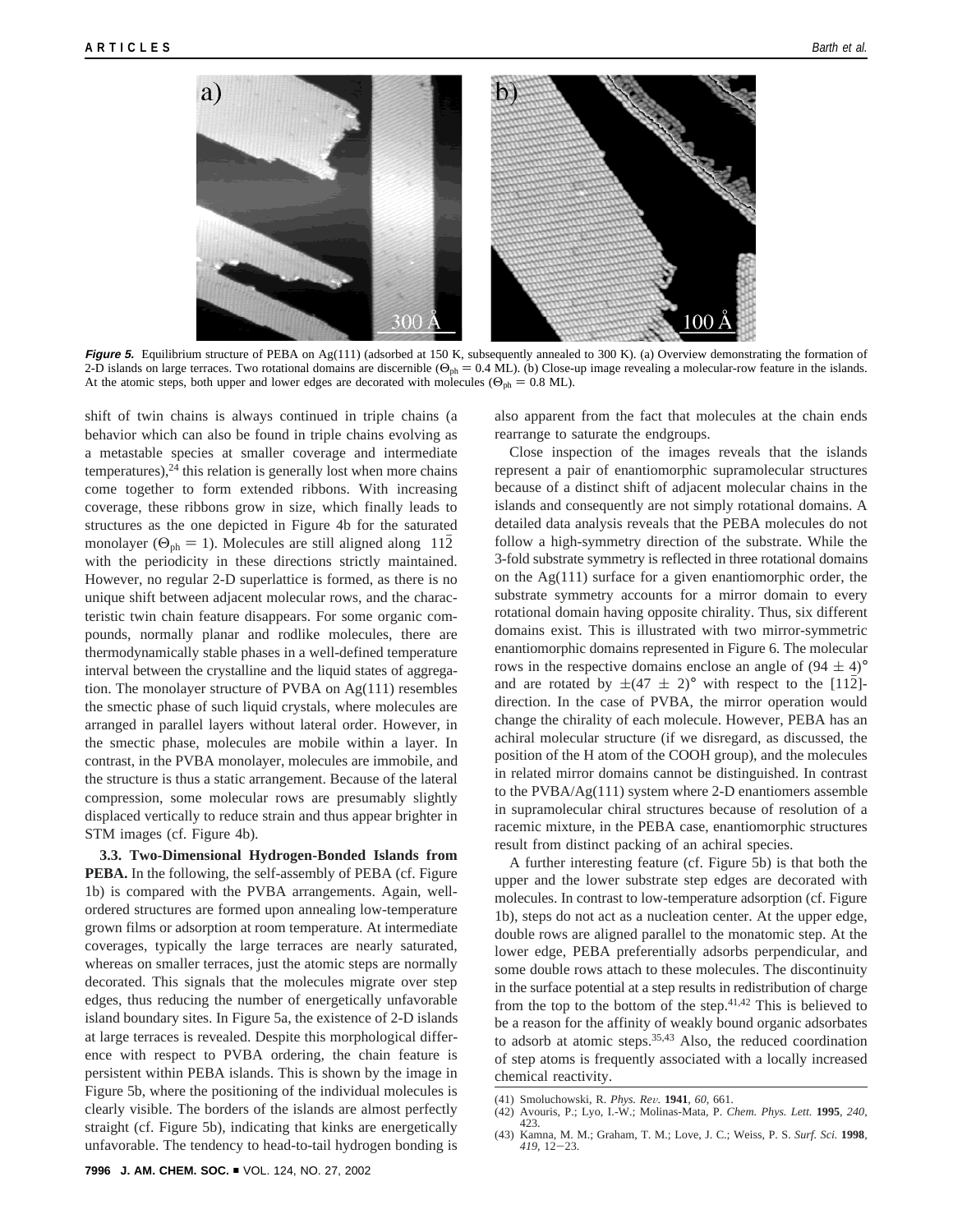# substrate mirror plane

**Figure 6.** Enantiomorphism in PEBA islands on Ag(111). The distinct shift of adjacent molecular rows accounts for two mirror-symmetric species. Two mirror domains together with their respective unit cells are shown. Because of the substrate mirror symmetry along [112], there is a mirror domain with opposite chirality to every rotational domain. Note that the molecular axis is slightly rotated (∼5°) with respect to the chain orientation.

We determined from the STM images the substrate direction of the molecular chains in the different domains and the intermolecular distances. High-resolution data demonstrate that all molecules within the 2-D islands point in the same direction. Moreover, a close inspection of the PEBA arrangement in the islands (e.g., Figure 6) reveals that the molecular axis is slightly rotated (∼5°) with respect to the chain orientation. This effect can be rationalized by the directional nature of the hydrogen bond. The tilt of the molecular axis is indicated in Figure 7 where we present an  $Ag(111)$  atomic resolution image with the proposed model of the PEBA structure superimposed and drawn to scale. The supramolecular structure is oriented along  $[3\overline{1}\overline{2}]$  $(in the mirror domains along [213])$  with a chain periodicity of 15.3 Å and an interrow distance of about 6.6 Å. The orientation of the molecular chains allows for the positioning of the aromatic rings close to high-symmetry positions of the substrate; that is, it is associated with the match of PEBA geometry and Ag(111) surface corrugation (similar to the origin of the PVBA twin chain orientation). The tilt accounts for a closer proximity and better alignment of the functional groups participating in head-to-tail and lateral noncovalent bonding.

### **4. Modeling of the Supramolecular Arrangements**

**4.1. PVBA Twin Chains.** We modeled the molecular twin chains using force-field MD to determine the candidate stable structures, and then employed ab initio quantum calculations to validate and refine these results. In the twin chains, the molecular pair units are kept together by lateral hydrogen bonds. Thus, the bare oxygen atom in the COOH headgroup of each molecule has to point inward in both parallel rows, independent of their orientation (cf. Figure 8). We considered twin chains comprising both parallel and antiparallel molecular rows. Our results indicate that rows running parallel have a higher energy and therefore are less stable than the antiparallel arrangement. It is interesting to note that in the obtained parallel configuration (cf. Figure 8b), the lateral bonds are unequal (with bond lengths of 3.0 and 2.6 Å), and both differ from the two equally long lateral H bonds (2.8 Å) obtained for the antiparallel coupling.

This is consistent with the relative stability of the latter structure, because it is plausible that lateral bonds should be on average shorter and possibly equal to each other in the predicted stable structure. These results are in good agreement with STM observations revealing the preference of the antiparallel configuration.23 To further characterize this structure, we carried out an ab initio structural optimization of the twin chain, starting from the configuration obtained with the force-field model. The silver substrate is not taken into account in these quantum calculations, apart from imposing the constraint of planarity to the twin chain (which is reasonable for an assembly of flatlying molecules). We use periodic boundary conditions and a cubic cell with a lattice constant of 15.01 Å, equal to the twin chain unit length observed in the STM images. Thus, a pair of parallel molecules placed in this unit cell allows us to simulate an isolated infinite twin chain having the highest translational symmetry along the chain direction. The optimized structure obtained is reported in Figure 8a; the corresponding cohesive energy per molecule amounts to 0.434 eV. To estimate the strength of the lateral bonds between adjacent molecules, we simulate a single molecular chain using the same supercell geometry, and subtract from twice its relaxed energy value the relaxed twin chain energy. The cohesive energy associated to the overall lateral interaction obtained with this procedure is 0.090 eV/molecule. This is significantly less than the 0.344 eV computed cohesive energy per molecule in the isolated single row. Consequently, interrow bonding is weaker than intrarow bonding in these structures, which is consistent with the formation of head-to-tail coupled strings in the low-temperature aggregation. However, our results confirm that two lateral H-bonds can form between adjacent single rows, and can be sufficiently short and strong to yield stable twin chains in the experimental temperature range.

We note that each PVBA molecule is associated to a net electric dipole, because of the overall asymmetric electric charge distribution in the molecule. On a metallic surface, long-range intermolecular interactions could be operative between adsorbates carrying electric dipoles. In the present case, however,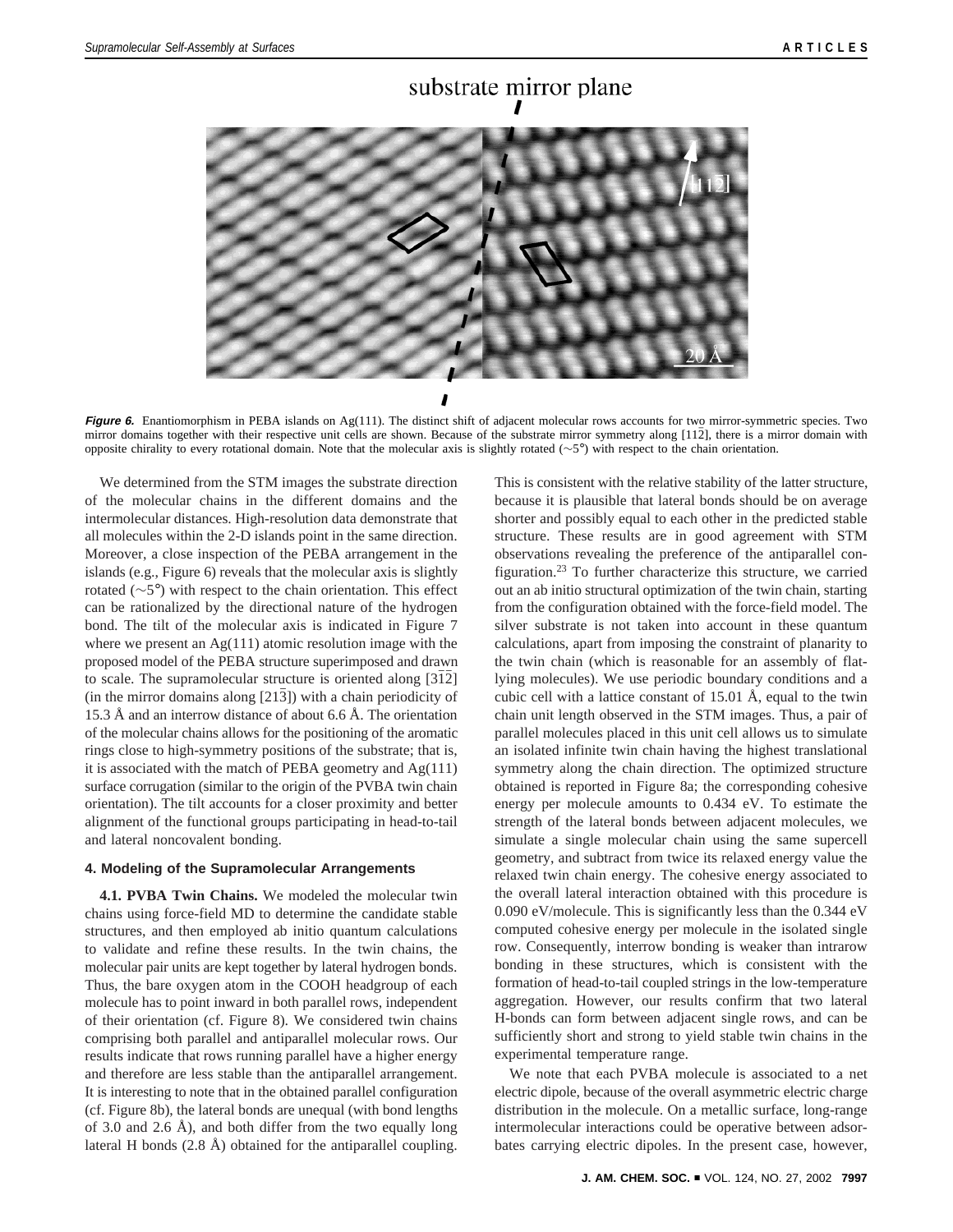

**Figure 7.** (a) Montage of Ag(111) atomic resolution image and model of PEBA layer to scale illustrating the match of molecular geometry and substrate lattice. The tilt of the molecular axis with respect to the chain orientation is indicated. (b) Repeat motif of the PEBA supramolecular structure with OH $\cdot \cdot \cdot$ N and weak lateral CH $\cdot\cdot$ OC hydrogen bonds marked demonstrating the 2-D interconnection of the chains.

the antiparallel arrangement implies that each two-molecule unit in the PVBA twin chain carries two antiparallel dipoles. At the same time, the flat adsorption geometry implies that even the resulting quadrupole is screened by the response of the metallic surface (this is accounted for by image charges in our force model). Thus, the interaction between twin chains is expected to be negligible at long range. At close range, however, the simple electrostatic interaction picture based on multipole expansions does not hold, and the twin chains will experience a net repulsion because of the overall positive charge distribution associated to their external sides.<sup>24</sup> Thus, the twin chains are expected to be regularly spaced in high coverage conditions, when the repulsive forces are appreciable, and more uniformly distributed at low coverage, in agreement with the experimental observations. It is interesting to note that the grating formation is thus associated with driving forces being different from those encountered in mesoscopic ordering by elastic interactions.<sup>44-46</sup>

**4.2. PEBA Islands.** The STM observations reported above show that the PEBA overlayer has a monoclinic structure. In our ab initio calculations, we consider a monoclinic surface cell with periodic boundary conditions in the *xy* plane such that one PEBA molecule only is included in the repeated unit cell. The unit cell parameters are chosen to reproduce the geometry of the observed two-dimensional overlayer with packed chains running along the  $[3\overline{1}2]$  direction. In particular, the box length is set to the observed 15.3 Å periodicity, and the interrow

<sup>(44)</sup> Barth, J. V.; Brune, H.; Behm, R. J.; Ertl, G. *Phys. Re*V*. B* **<sup>1990</sup>**, *<sup>42</sup>*, 9307- 9318.

<sup>(45)</sup> Kern, K.; Niehus, H.; Schatz, A.; Zeppenfeld, P.; George, J.; Comsa, G. *Phys. Re*V*. Lett.* **<sup>1991</sup>**, *<sup>67</sup>*, 855-858. (46) Vanderbilt, D. *Surf. Sci.* **<sup>1992</sup>**, *<sup>268</sup>*, L300-304.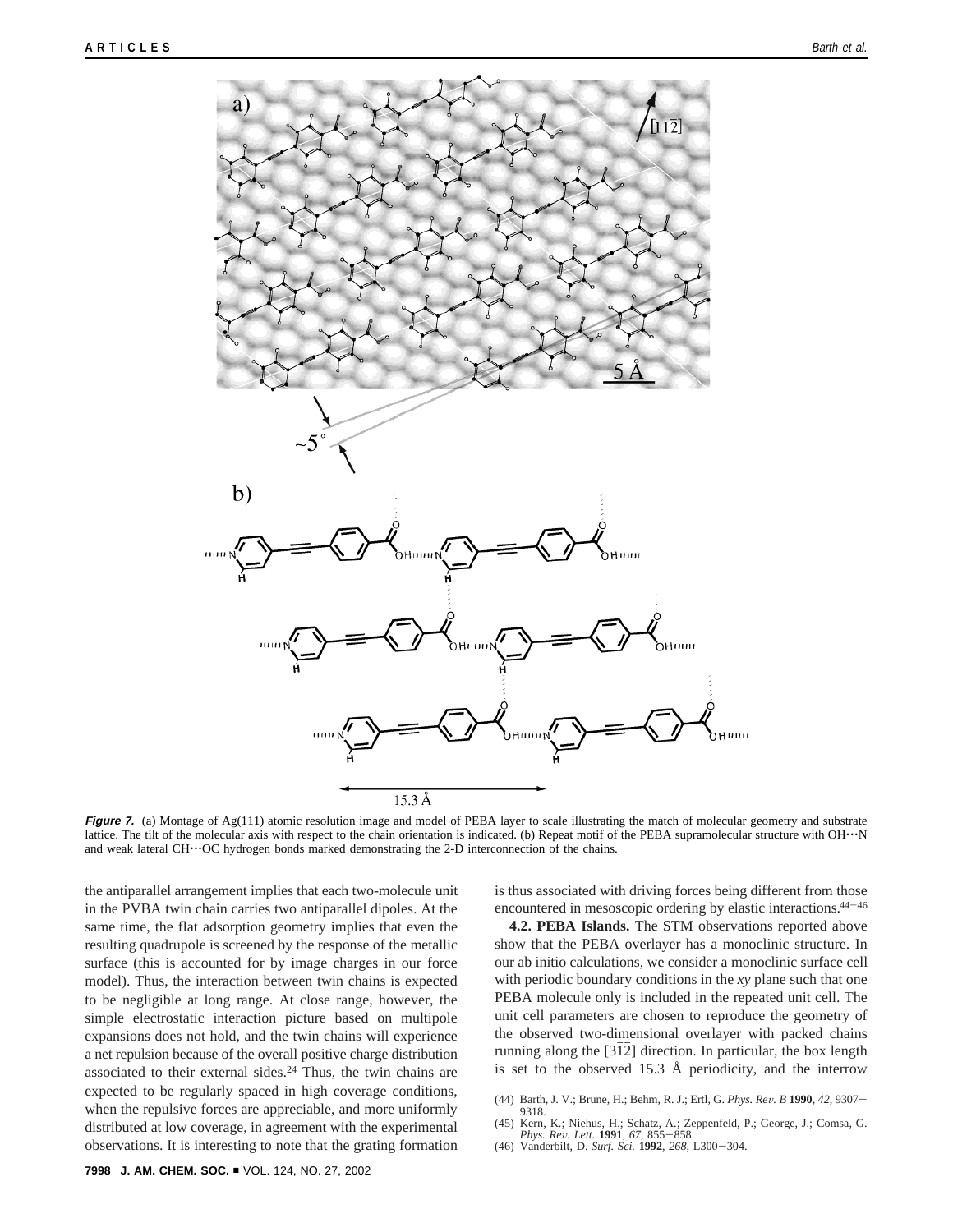

**Figure 8.** (a) Ab initio relaxed structure of a free twin chain with antiparallel orientation of the two adjacent rows. A single pair of PVBA molecules has been kept in the computational box subject to periodic boundary conditions. (b) Result of force-field simulation for twin chain with parallel orientation of the two adjacent rows. In this configuration, PVBA molecules are inequivalent.

distance is set to 6.6 Å. The overlayer is commensurate with the Ag(111) surface, yielding a 60° angle between the surface cell unit vectors. Keeping this angle fixed, PEBA molecules of a given carboxylic group orientation could order in two different monolayer structures, with mirror-symmetric surface unit cells (cf. Figure 9a,b).

We find that the energetically preferred structure is the one shown in Figure 9a, which is with a cohesive energy per molecule of 0.449 eV more stable (with a difference of 0.04 eV/molecule) than the alternative structure shown in Figure 9b, in agreement with the experimental findings (cf. Figure 6). We note that in the stable configuration the distance of the bare carboxylic oxygen to the nearest hydrogen of the adjacent molecule is smaller than in the alternative case, suggesting a stronger lateral coupling. The cohesive energy associated with the lateral coupling in the energetically preferred structure is found to be 0.109 eV/molecule, while the cohesive energy of PEBA in an isolated single row is 0.340 eV/molecule. Furthermore, the models predict that the molecules in PEBA islands do not run straight; they are slightly rotated clockwise with respect to the row's axis as a consequence of the formation of the OH'''N chaining bond. The tilt angle between chain orientation and molecular orientation is approximately 4.6°, consistent with the tilt in the PEBA islands observed in the STM



**Figure 9.** Simulations for the 2-D ordering of PEBA in islands. In (a) and (b) are the possible arrangements of PEBA islands. Keeping fixed the proton positioning in the carboxyl moiety and the angle of the simulation cell, we considered the two mirror-symmetric surface unit cells. (a) represents the energetically favorable configuration.

images (Figure 6). Thus, a small rotation of all molecules in a row, the same for all molecules in the 2-D arrangement, is needed to have the OH group pointing toward the facing nitrogen. The regular packing of PEBA molecules in ordered islands requires homogeneity of molecular rotation in neighboring rows, which in turn implies a strict correlation of the positioning of the proton in the carboxyl moiety.

## **5. Comparison of the Self-Assembly Scenarios**

With the systems  $PEBA/Ag(111)$  and  $PVBA/Ag(111)$ , the molecules adsorb in a flat geometry, and the balance of intermolecular and molecule-substrate interactions allows for arrangements with long-range order. The difference in the supramolecular self-assembly is the formation of 1-D twin chains in contrast with 2-D islanding. The strikingly different behavior of the two molecules can be rationalized as follows.

In both cases, the predominant intermolecular interaction is head-to-tail hydrogen bonding, which accounts for strong intrarow (COOH···N) coupling and promotes directional growth. The periodic substrate corrugation and subtle differences in molecular shape and length drive the preference of PVBA for the  $[112]$  orientation, whereas PEBA is orientated along the [312] direction, which is rotated by  $13^{\circ}$  with respect to [112]. The stride in PVBA rows amounts to 15.0 Å, only slightly shorter than that in the PEBA arrangements  $(15.3 \text{ Å})$ . Taking into account the molecular lengths after structural relaxation, this results in a somewhat tighter OH'''N hydrogen bond